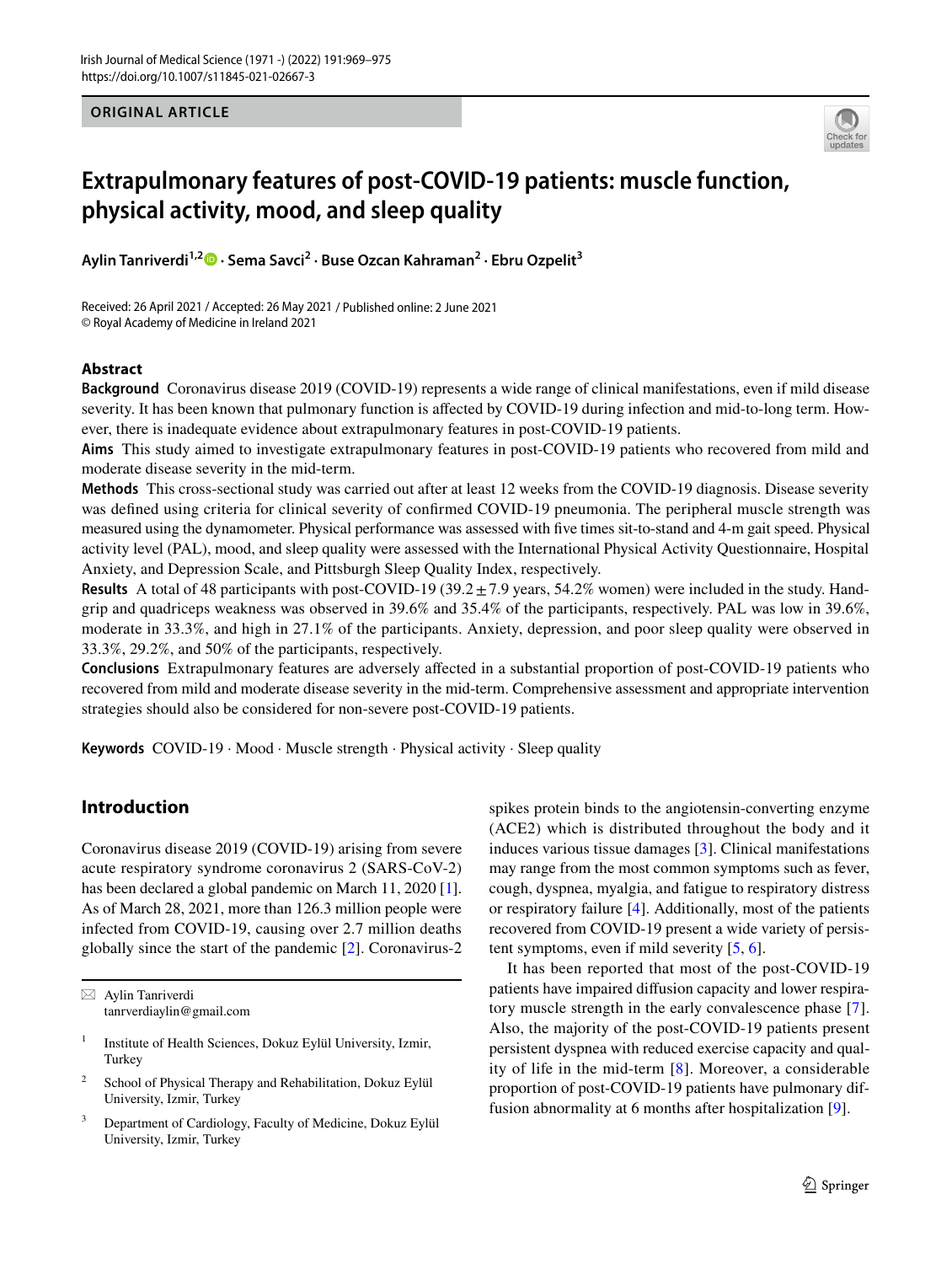Contrary to existing knowledge regarding pulmonary functions, there is inadequate evidence about extrapulmonary features in post-COVID-19 patients who recovered from mild and moderate disease severity in the mid-term. Identifying affected extrapulmonary features in post-COVID-19 patients will be important to decide public health strategies and therapeutic management. Therefore, the objective of this study was to investigate peripheral muscle strength, physical performance, physical activity level (PAL), mood, and sleep quality in post-COVID-19 patients who recovered from mild and moderate disease severity in the mid-term. The secondary objective was to compare extrapulmonary outcomes between mild and moderate severity patients.

## **Methods**

This cross-sectional study was performed at Dokuz Eylül University Hospital between January 7 and February 24, 2021. Patients with post-COVID-19 aged between 18 and 65 years were recruited to study after at least 12 weeks from the COVID-19 diagnosis. Inclusion criteria were recovery from mild to moderate disease severity, at least 12 weeks have passed since COVID-19 diagnosis, and volunteer to participate in the study. According to criteria for clinical severity of confrmed COVID-19 pneumonia, mild disease severity was defned as mild clinical symptoms and no imaging fndings of pneumonia, whereas moderate disease severity was defned as fever, respiratory symptoms, and imaging fndings of pneumonia [[10](#page-5-9)]. Exclusion criteria were recovery from severe or critical disease severity, presence of cognitive, neurological, or orthopedic impairment.

This study was approved by the Ethics Committee of Dokuz Eylül University (No: 2020/28–07, Approval Date: 23.11.2020) and all participants signed written informed consent.

Sociodemographic and anthropometric characteristics of the participants including age, gender, weight, height, body mass index (BMI), marital, and smoking status were recorded. The time of COVID-19 diagnosis based on positive SARS-CoV-2 real-time reverse transcriptase-polymerase chain reaction (RT-PCR) on nasal swabs was collected from electronic medical records of participants. The presence of comorbidities was assessed with the modifed Charlson Comorbidity Index [[11\]](#page-5-10). Left ventricular ejection fraction evaluation was performed using a cardiac ultrasound device according to the recommendations of the American and European Society of Echocardiography [[12\]](#page-5-11) by a cardiologist who was blinded to the disease severity of participants.

#### **Measurements**

#### **Body composition**

Body composition was measured using a bioelectrical impedance analysis (BIA—Bodystat 1500, Bodystat Ltd., Douglas, UK) which is simple, quick, non-invasive, and reliable [[13](#page-5-12)]. The gender, age, height, and weight of the participant were entered into the device. During supine position, two electrodes were attached on the right hand (the dorsal surface of the metacarpal heads and wrist) and two more electrodes on the right foot (the dorsal surface of the metatarsal heads and ankle) to measure by passing a safe signal through the body with a frequency of 50 kHz. Body fat mass (FM) and fat-free mass (FFM) were obtained from the device which is programmed to run on the manufacturer's prediction equation and were expressed as kg and percentage [[14](#page-5-13)].

#### **Peripheral muscle strength**

Handgrip strength was measured using a valid and reliable hand dynamometer (Jamar, Nottinghamshire, UK) [[15](#page-5-14)]. The test was performed in accordance with the American Society of Hand Therapist recommendations. Three trials were carried out and the mean score was recorded for data calculation [\[16\]](#page-5-15).

Quadriceps muscle strength was measured using a valid and reliable hand-held dynamometer (Lafayette, Indiana, USA). The participants were seated with hip and knee at 90° fexion and push the piston of the dynamometer which was placed on the anterior surface of proximal to ankle. The test was carried out three times [[17](#page-5-16)].

The reference equations were used to calculate the percentages of the predicted normal values for handgrip and quadriceps muscle strength [[18](#page-6-0), [19\]](#page-6-1). A muscle strength below 80% of the predicted normal value was considered as muscle weakness [\[20\]](#page-6-2).

#### **Physical performance**

Physical performance was measured using five times sitto-stand (5STS) and 4 m (4-m) gait speed. To measure 5STS, the participants were instructed to stand up and sit 5 times as fast as possible and the time was recorded [[21](#page-6-3)]. The test was done only after participants frst demonstrated the ability to rise once without using their arms [[22](#page-6-4)]. To measure 4-m gait speed, the participants were instructed to walk a distance of 4-m at the usual gait speed. The test was repeated twice and the faster of the two walks was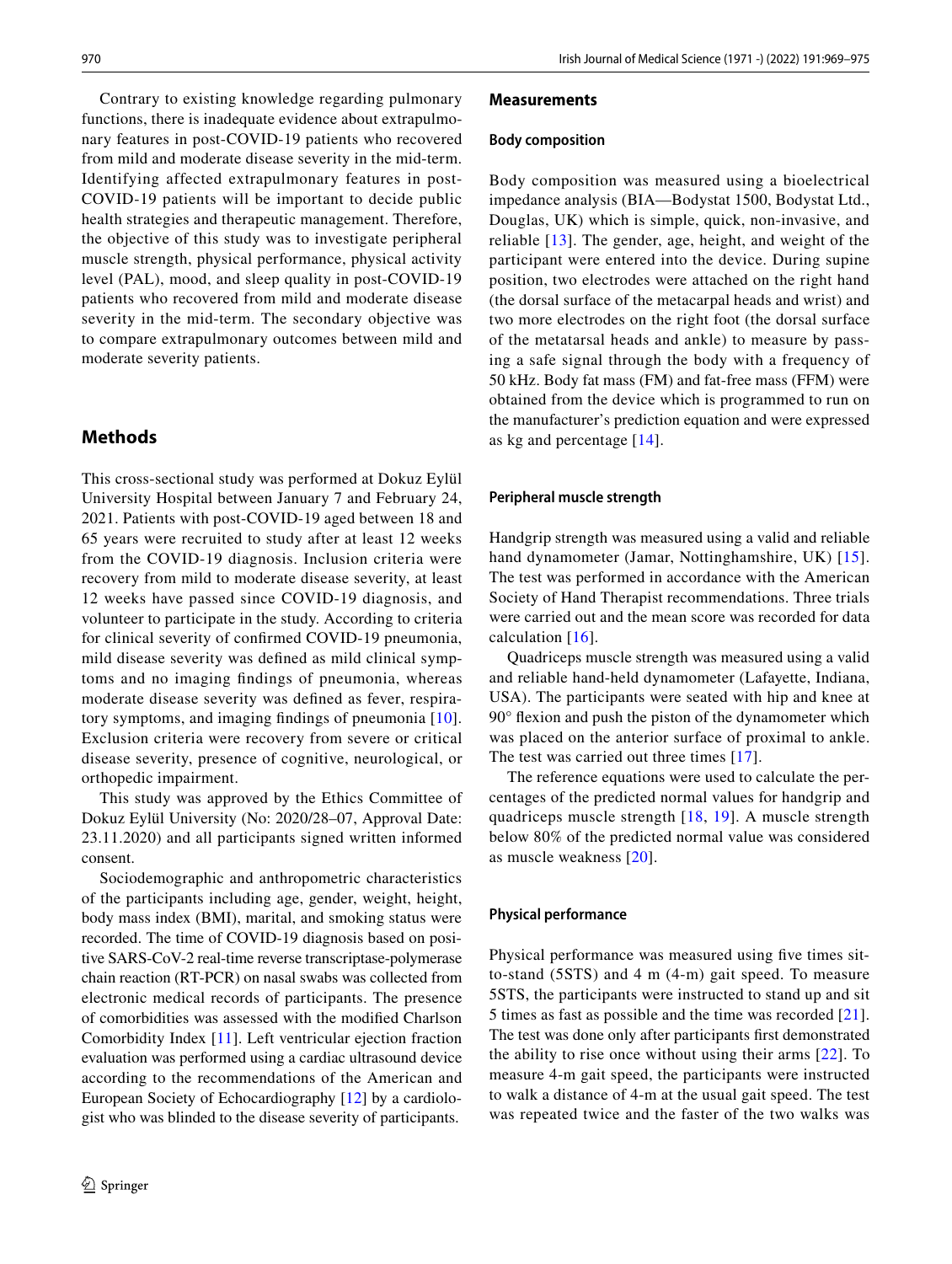used [[22](#page-6-4)]. Usual gait speed was calculated by dividing the walking distance by the recorded time.

#### **Physical activity level (PAL)**

PAL was assessed with the Turkish version of the International Physical Activity Questionnaire Short-Form (IPAQ-SF) [[23\]](#page-6-5). IPAQ-SF consists of 7 items that estimate four activity levels including vigorous-intensity activity, moderate-intensity activity, walking, and sitting for the last 1 week [\[24](#page-6-6)]. PAL was defined as low  $(<$  600 MET minutes a week), moderate (600–1500 min a week), and high  $(>1500$  MET minutes a week) [[25\]](#page-6-7).

#### **Mood**

Mood was assessed with the Turkish version of the Hospital Anxiety and Depression Scale (HADS) [\[26](#page-6-8)]. HADS is a self-reported questionnaire containing 7-item Anxiety (HADS-A) subscale and 7-item Depression (HADS-D) subscale. Items are scored on a Likert scale ranging from 0 (not at all) to 3 (most of the time). A cut-off score of 8 for each subscale was used [[27](#page-6-9)].

#### **Sleep quality**

Sleep quality was assessed with the Turkish version of the Pittsburgh Sleep Quality Index (PSQI) [\[28](#page-6-10)]. PSQI comprises 19 items that examine 7 components including sleep quality, sleep latency, sleep duration, habitual sleep efficiency, sleep disturbance, use of sleeping medications, and daytime dysfunction. Each component is scored range from 0 to 3. A cut-off point of 5 was used to determine the poor sleep quality [[29\]](#page-6-11).

#### **Statistical analysis**

Statistical analysis was performed using SPSS (Version 24.0, IBM Corp., Armonk, NY, USA) [\[30](#page-6-12)]. Continuous variables are presented as mean and standard deviation, while categorical variables are presented as numbers and percentages. The normality of distribution was determined by the Shapiro–Wilk test and histograms. To compare the two groups, the Student's t-test was used for continuous variables with normal distribution, the Mann–Whitney U test was used for continuous variables with non-normal distribution, and the Chi-square test was used for categorical variables. According to the mood (HADS total score), the post hoc power of our study was 0.88. Statistical significance was set at  $p < 0.05$  [[31\]](#page-6-13).

#### **Results**

A total of 48 participants with post-COVID-19  $(39.2 \pm 7.9 \text{ years}, 54.2\% \text{ women})$  were included in the study. Participants were divided into two groups as mild  $(n=25)$  and moderate  $(n=23)$  according to disease severity during COVID-19 infection. The mean time from COVID-19 diagnosis to the day of the participation in the study was  $148.4 \pm 39.1$  days in the mild group and  $140.3 \pm 43.7$  days in the moderate group ( $p = 0.353$ ). During COVID-19 infection, 9 (39) participants were hospitalized without admission to the intensive care unit in the moderate group while none of the participants were hospitalized in the mild group  $(p < 0.001)$ . The general features of participants are presented in Table [1](#page-3-0). The majority of participants were married (72.9%) and had no previous smoking habits (93.7%). Mild and moderate groups were comparable in the terms of age, gender, BMI, FM, FFM, marital, and smoking status  $(p > 0.05)$ . The modified Charlson Comorbidity Index was higher in the moderate group but not statistically different from the mild group  $(p > 0.05)$ . The ejection fraction was in the normal range in all participants and similar between the groups ( $p > 0.05$ ).

Handgrip and quadriceps weakness was observed in 19 (39.6%) and 17 (35.4%) of the participants, respectively. In the mild group, 9 (36%) of participants had handgrip muscle weakness, whereas in the moderate group, 10 (43.5%) of participants had handgrip muscle weakness ( $p = 0.597$ ). A total of 6 (24%) of participants had quadriceps muscle weakness in the mild group while 11 (47.8%) of participants had quadriceps muscle weakness in the moderate group  $(p = 0.085)$  (see Fig. [1](#page-3-1)). Handgrip strength, quadriceps strength, and IPAQ were significantly lower in the moderate group than in the mild group ( $p < 0.05$ ). PAL was low in 19 (39.6%), moderate in 16 (33.3%), and high in 13 (27.1%) of the participants. In the mild group, 7 (28%) of participants had low PAL, 8 (32%) of participants had moderate PAL, and 10 (40%) of participants had high PAL, whereas in the moderate group, 12 (52.2%) of participants had low PAL, 8 (34.8%) of participants had moderate PAL, and 3 (13%) of participants had high PAL  $(p=0.03)$ . The 5STS and IPAQ sitting were significantly higher in the moderate group than in the mild group  $(p < 0.05)$ . Usual gait speed was similar between the groups  $(p = 0.415)$  (see Table [2\)](#page-4-0). Anxiety, depression, and poor sleep quality were observed in 16 (33.3%), 14 (29.2%), and 24 (50%) of the participants, respectively. HADS-A was above the cut-off in 4 (16%) participants in the mild group and 12  $(52.2\%)$  participants in the moderate group ( $p = 0.008$ ). HADS-D was above the cut-off in 3 (12%) participants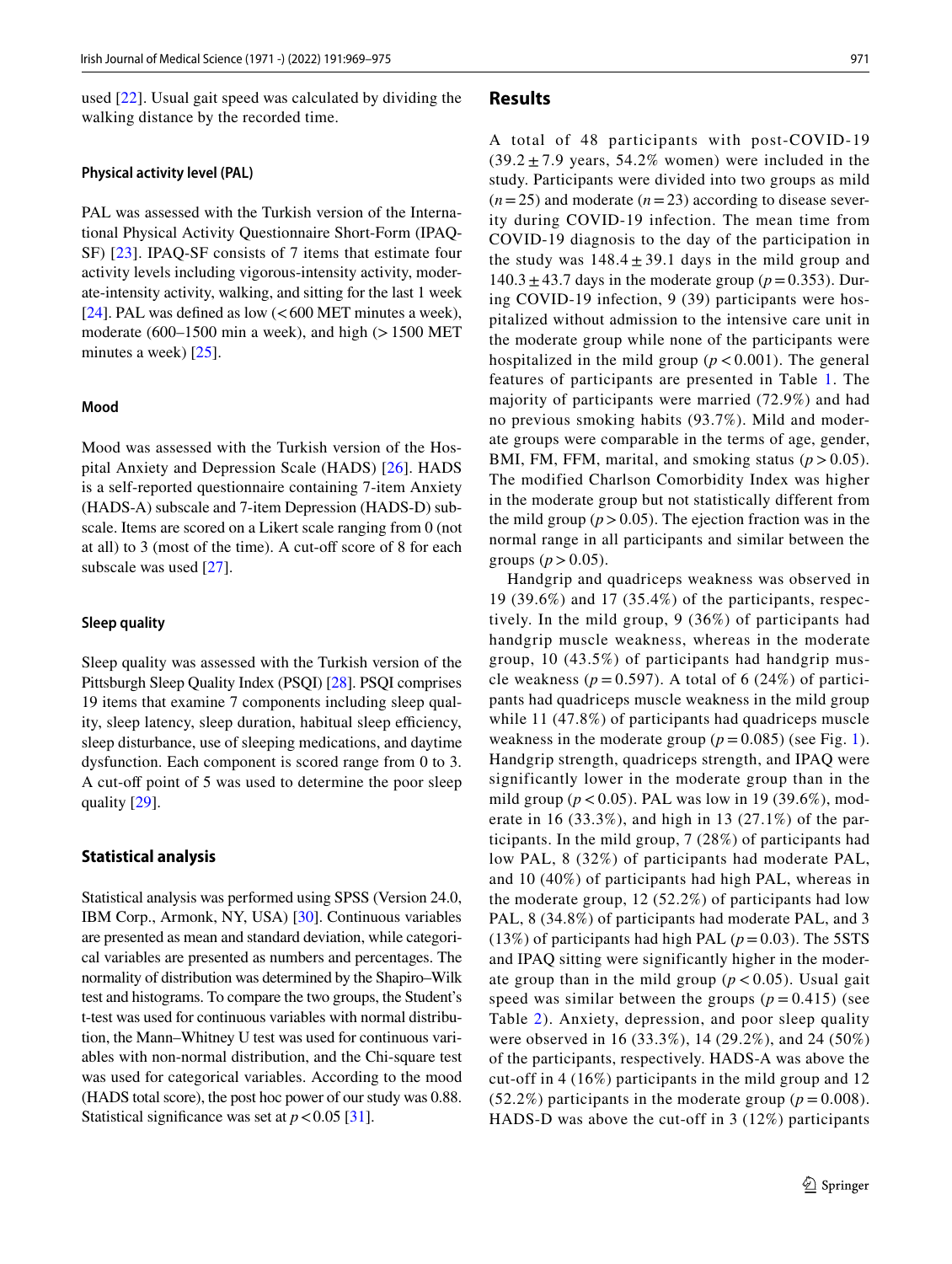|                                           | Total<br>Mean $\pm$ SD $(n=48)$ | Mild group<br>Mean $\pm$ SD $(n=25)$ | Moderate group<br>Mean $\pm$ SD $(n=23)$ | $\boldsymbol{p}$     |
|-------------------------------------------|---------------------------------|--------------------------------------|------------------------------------------|----------------------|
|                                           |                                 |                                      |                                          |                      |
| Age (years)                               | $39.2 \pm 7.9$                  | $38.5 \pm 8.3$                       | $40.0 \pm 7.5$                           | $0.523^{\rm a}$      |
| Women, $n$ $(\%)$                         | 26(54.2)                        | 12(48)                               | 14(60)                                   | $0.371^{\circ}$      |
| BMI (kg/m <sup>2</sup> )                  | $27.0 \pm 4.7$                  | $27.0 \pm 3.9$                       | $27.0 \pm 5.5$                           | $0.993^{\rm a}$      |
| $FM$ (kg)                                 | $22.4 \pm 9.0$                  | $21.4 \pm 8.5$                       | $23.4 \pm 9.5$                           | $0.482^{\rm a}$      |
| FM(%)                                     | $28.6 \pm 8.5$                  | $27.1 \pm 9.4$                       | $30.1 \pm 7.4$                           | $0.274^{\rm a}$      |
| $FFM$ (kg)                                | $55.3 \pm 12.7$                 | $57.5 \pm 13.1$                      | $52.9 \pm 12.1$                          | $0.249$ <sup>a</sup> |
| FFM $(\%)$                                | $71.3 \pm 8.5$                  | $72.8 \pm 9.4$                       | $69.8 \pm 7.4$                           | $0.274^{\rm a}$      |
| Marital status                            |                                 |                                      |                                          |                      |
| Alone, $n$ $(\%)$                         | 13(27.1)                        | 7(28)                                | 6(26.1)                                  | 0.882 <sup>c</sup>   |
| Married, $n$ (%)                          | 35 (72.9)                       | 18 (72)                              | 17(73.9)                                 |                      |
| Smoking status                            |                                 |                                      |                                          |                      |
| Current smoker, $n$ (%)                   | 3(6.3)                          | 2(8.0)                               | 1(4.3)                                   | $0.532^{\circ}$      |
| Never smoker, $n$ $(\%)$                  | 45 (93.7)                       | 23(92.0)                             | 22(95.7)                                 |                      |
| Smoking exposure (packs-years)            | $0.9 \pm 4.0$                   | $0.9 \pm 4.0$                        | $0.9 \pm 4.2$                            | 0.623 <sup>b</sup>   |
| Modified Charlson Comorbidity Index       | $0.7 \pm 0.9$                   | $0.6 \pm 0.8$                        | $0.8 \pm 1.0$                            | 0.686 <sup>b</sup>   |
| Left ventricular ejection fraction $(\%)$ | $66.9 \pm 4.4$                  | $67.1 \pm 4.1$                       | $66.7 \pm 4.8$                           | $0.810^{\rm a}$      |

<span id="page-3-0"></span>**Table 1** General features of the participants with post-COVID-19

*BMI* body mass index, *FM* fat mass, *FFM* fat-free mass

a Student's *t*-test

b Mann–Whitney *U* test

c Chi-square test

in the mild group and 11 (47.8%) participants in the moderate group ( $p = 0.006$ ). A total of 8 (32%) participants had poor sleep quality in the mild group, whereas 16 (69.6%) participants had poor sleep quality in the moderate group  $(p = 0.009)$  (see Fig. [2](#page-4-1)). HADS-A, HADS-D, HADS total, and PSQI total scores were significantly higher in the moderate group  $(p < 0.05)$  (see Table [2](#page-4-0)).



<span id="page-3-1"></span>**Fig. 1** Comparison of muscle weakness in all post-COVID-19 patients and according to the disease severity. *ns* not signifcant

#### **Discussion**

To our best knowledge, this is the frst study to investigate extrapulmonary features in post-COVID-19 patients who recovered from mild and moderate disease severity in the mid-term. The main fndings of this study indicated that a considerable proportion of post-COVID-19 patients sufered from handgrip and quadriceps muscle weakness, low PAL, anxiety, depression, and poor sleep quality in the mid-term. Also, handgrip and quadriceps muscle strength, 5STS, PAL, anxiety, depression, and sleep quality were signifcantly different between the patients who recovered from mild and moderate disease severity.

Handgrip strength measurement is suggested to get an overall idea related to general health status in COVID-19 [[32\]](#page-6-14). Also, muscle strength was found to be an independent risk factor for COVID-19 severity and per increase of 1 SD in handgrip strength is associated with a 16% decreased risk of hospitalization [[33](#page-6-15)]. Tuzun et al. demonstrated the handgrip strength of all patients was below the age and gender specifed normative values during hospitalization due to COVID-19 infection [\[34\]](#page-6-16). Additionally, Paneroni et al. reported that the vast majority of COVID-19 patients had quadriceps muscle weakness at the time of discharge [\[20](#page-6-2)]. We found that more than one third of the post-COVID-19

 $\degree p < 0.05$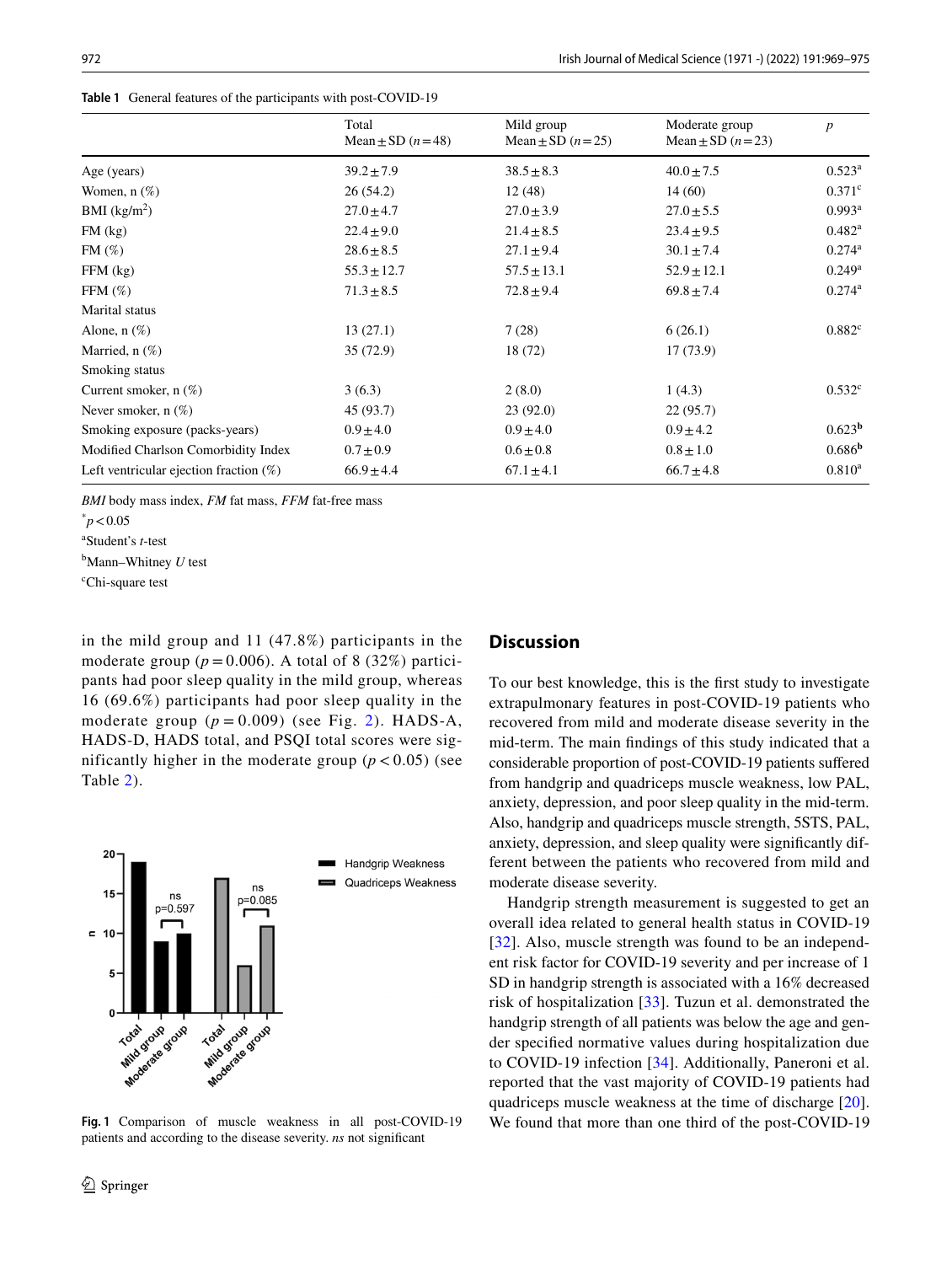<span id="page-4-0"></span>

|  | Table 2 Extrapulmonary features of the participants with post-COVID-19 |  |  |  |  |
|--|------------------------------------------------------------------------|--|--|--|--|
|--|------------------------------------------------------------------------|--|--|--|--|

|                                              | Total<br>$Mean \pm SD$ | Mild group<br>Mean $\pm SD$ | Moderate group<br>Mean $\pm SD$ | $\boldsymbol{p}$ |
|----------------------------------------------|------------------------|-----------------------------|---------------------------------|------------------|
| Dominant hand grip strength (kg)             | $32.6 \pm 13.8$        | $36.7 \pm 12.9$             | $28.2 \pm 13.7$                 | $0.032^{a,*}$    |
| Non-dominant hand grip strength (kg)         | $31.7 \pm 13.8$        | $35.8 \pm 12.6$             | $27.3 \pm 14.0$                 | $0.033^{a,*}$    |
| Dominant quadriceps muscle strength (kg)     | $25.5 \pm 7.3$         | $27.9 \pm 6.5$              | $22.9 \pm 7.3$                  | $0.018^{a,*}$    |
| Non-dominant quadriceps muscle strength (kg) | $24.3 \pm 7.4$         | $26.5 \pm 6.8$              | $21.9 \pm 7.3$                  | $0.033^{a,*}$    |
| 5STS, s                                      | $8.1 \pm 2.2$          | $7.3 \pm 1.5$               | $9.0 \pm 2.6$                   | $0.002^{b,*}$    |
| Usual gait speed, m/s                        | $1.2 \pm 0.2$          | $1.2 \pm 0.2$               | $1.2 \pm 0.2$                   | $0.415^{\rm b}$  |
| IPAO, MET/h/week                             | $1075.8 \pm 869.3$     | $1343.8 \pm 910.6$          | $784.6 \pm 734.6$               | $0.017^{b,*}$    |
| Low PAL, $n$ $(\%)$                          | 19(39.6)               | 7(28.0)                     | 12(52.2)                        |                  |
| Moderate PAL, $n$ $(\%)$                     | 16(33.3)               | 8(32.0)                     | 8(34.8)                         | $0.030^{c,*}$    |
| High PAL, $n$ $(\%)$                         | 13(27.1)               | 10(40.0)                    | 3(13.0)                         |                  |
| IPAQ-sitting, min/day                        | $387.9 \pm 139.7$      | $339.2 \pm 134.9$           | $440.8 \pm 127.4$               | $0.010^{a,*}$    |
| HADS-A                                       | $5.3 \pm 3.9$          | $3.5 \pm 2.6$               | $7.4 \pm 4.2$                   | $0.001^{b,*}$    |
| HADS-D                                       | $5.8 \pm 3.7$          | $4.5 \pm 3.1$               | $7.3 \pm 3.7$                   | $0.009^{a,*}$    |
| <b>HADS</b> total score                      | $11.2 \pm 6.9$         | $8.0 \pm 4.9$               | $14.7 \pm 7.3$                  | $0.001^{a,*}$    |
| PSOI total score                             | $6.1 \pm 3.7$          | $4.8 \pm 3.2$               | $7.5 \pm 3.8$                   | $0.017^{b,*}$    |

*5STS* fve times sit-to-stand, *IPAQ* International Physical Activity Questionnaire, *PAL* physical activity level, *HADS-A* Hospital Anxiety and Depression Scale—Anxiety, *HADS-D* Hospital Anxiety and Depression Scale—Depression, *PSQI* Pittsburgh Sleep Quality Index

 $\degree p < 0.05$ 

a Student's *t*-test

b Mann–Whitney *U* test

c Chi-square test

patients had handgrip and quadriceps muscle weakness in the mid-term and those recovered from moderate disease severity had lower handgrip and quadriceps muscle strength than those recovered from mild disease severity. Taken together, these fndings point out muscle weakness at least 3 months after COVID-19 may persist despite non-severe disease severity.

Poor physical performance is associated with low muscle strength, but not low muscle mass [[35\]](#page-6-17). COVID-19 patients exhibit a reduced physical performance at the



<span id="page-4-1"></span>**Fig. 2** Comparison of anxiety, depression, and poor sleep quality in all post-COVID-19 patients and according to the disease severity. \**p*<0.05

hospital discharge [\[20](#page-6-2)]. In our study, physical performance was lower in the post-COVID patients who recovered from moderate disease severity in the mid-term. This observation is not surprising when considering those recovered from moderate disease severity had lower quadriceps muscle strength than those recovered from mild disease severity.

Lockdown and social-distancing in many countries to avoid the COVID-19 pandemic have led to restrictions in ordinary daily activities and social interaction, causing a decrease in physical activity that is associated with the prevention of cardiovascular disease and reduced risk of mortality [[36](#page-6-18), [37](#page-6-19)]. Another result of confinement regarding COVID-19 precautions is sleep disturbances which are related to psychological distress [[38\]](#page-6-20). Moreover, COVID-19 patients sufer from anxiety and depression symptoms and poor sleep quality during hospitalization [\[39,](#page-6-21) [40\]](#page-6-22). In accordance with the literature, we found that a signifcant proportion of post-COVID-19 patients had low PALs, anxiety and depression symptoms, and poor sleep quality in the mid-term. Considering that physical activity leads to a decreased risk of anxiety and depression symptoms and improves sleep quality [[37](#page-6-19)], strategies to increase physical activity may help to cope with these negative consequences in post-COVID-19 patients.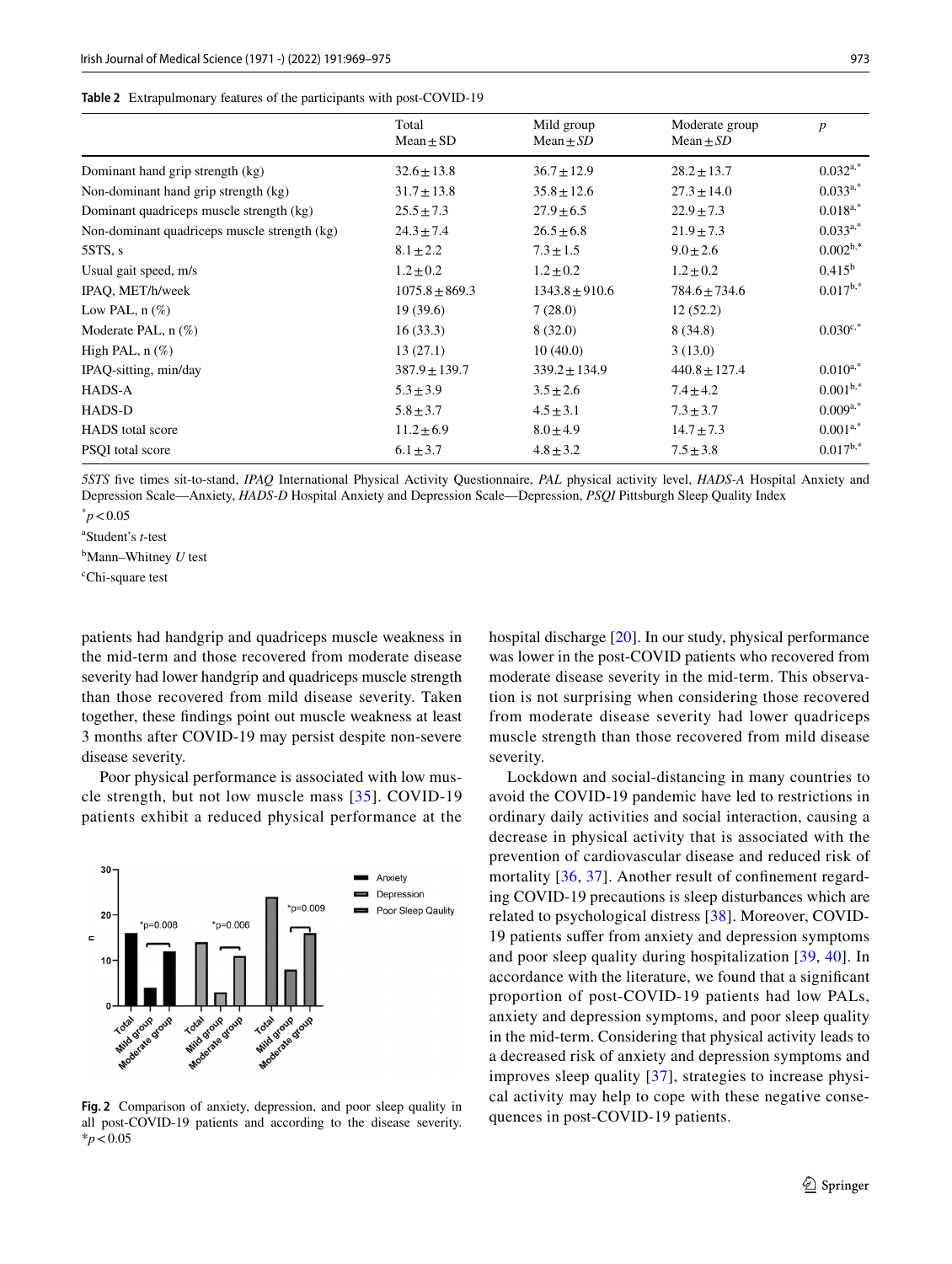Firstly, our study did not include age- and sex-matched healthy controls. However, the reference equations and cutoff scores are available for the outcomes we used. Secondly, all post-COVID-19 patients consisted of healthcare professionals from a single center. Moreover, the measurements of the extrapulmonary features were conducted only at least 12 weeks after COVID-19 diagnosis, therefore no data available concerning during COVID-19 infection and early convalescence phase. Lastly, we did not recruit post-COVID-19 patients who recovered from the severe and critical disease severity; hence, this permitted us to focus on the effect of non-severe disease severity on extrapulmonary features, reducing confounding factors.

# **Conclusions**

The present study provides informative data to understand the mid-term outcomes of COVID-19 on patients who recovered from mild and moderate disease severity. Our fndings imply that peripheral muscle strength, PAL, mood, and sleep quality are adversely affected in a substantial proportion of post-COVID-19 patients. Also, patients who recovered from moderate disease severity have signifcant alterations in peripheral muscle strength, physical performance, PAL, mood, and sleep quality compared to patients who recovered from mild disease severity. Therefore, comprehensive assessment and appropriate intervention strategies should also be taken into consideration for non-severe post-COVID-19 patients, which may be ignored in the pandemic.

**Author contribution** Conception and design: Aylin Tanriverdi, Sema Savci, Buse Ozcan Kahraman, Ebru Ozpelit; data collection: Aylin Tanriverdi, Ebru Ozpelit; statistical analyses: Aylin Tanriverdi, Buse Ozcan Kahraman; writing of manuscript: Aylin Tanriverdi, Sema Savci; revising the article for important intellectual content; and fnal approval: all authors.

# **Declarations**

**Ethics approval** This study conformed in accordance with the 2013 Declaration of Helsinki (study was not registered in a database). The study protocol was approved by the Ethics Committee of Dokuz Eylül University (reference number #2020/28–07).

**Consent to participate** Written informed consent was obtained from all individual participants included in the study.

**Consent for publication** Additional informed consent was obtained from all individual participants for whom identifying information is included in this article.

**Conflict of interest** The authors declare no competing interests.

# **References**

- <span id="page-5-0"></span>1. Cucinotta D, Vanelli M (2020) WHO declares COVID-19 a pandemic. Acta Biomed 91:157. [https://doi.org/10.23750/abm.v91i1.](https://doi.org/10.23750/abm.v91i1.9397) [9397](https://doi.org/10.23750/abm.v91i1.9397)
- <span id="page-5-1"></span>2. WHO (2021) Weekly epidemiological update on COVID-19. [https://](https://www.who.int/publications/m/item/weekly-epidemiological-update-on-covid-19---31-march-2021) [www.who.int/publications/m/item/weekly-epidemiological](https://www.who.int/publications/m/item/weekly-epidemiological-update-on-covid-19---31-march-2021)[update-on-covid-19---31-march-2021](https://www.who.int/publications/m/item/weekly-epidemiological-update-on-covid-19---31-march-2021)
- <span id="page-5-2"></span>3. Kai H, Kai M (2020) Interactions of coronaviruses with ACE2, angiotensin II, and RAS inhibitors—lessons from available evidence and insights into COVID-19. Hypertens Res 43:648–654. <https://doi.org/10.1038/s41440-020-0455-8>
- <span id="page-5-3"></span>4. Wu Z, McGoogan JM (2020) Characteristics of and important lessons from the coronavirus disease 2019 (COVID-19) outbreak in China: summary of a report of 72,314 cases from the Chinese Center for Disease Control and Prevention. JAMA 323:1239– 1242. <https://doi.org/10.1001/jama.2020.2648>
- <span id="page-5-4"></span>5. Kamal M, Abo Omirah M, Hussein A et al (2021) Assessment and characterisation of post-COVID-19 manifestations. Int J Clin Pract 75:e13746.<https://doi.org/10.1111/ijcp.13746>
- <span id="page-5-5"></span>6. Kashif A, Chaudhry M, Fayyaz T et al (2021) Follow-up of COVID-19 recovered patients with mild disease. [https://doi.org/](https://doi.org/10.21203/rs.3.rs-120819/v1) [10.21203/rs.3.rs-120819/v1](https://doi.org/10.21203/rs.3.rs-120819/v1)
- <span id="page-5-6"></span>7. Huang Y, Tan C, Wu J et al (2020) Impact of coronavirus disease 2019 on pulmonary function in early convalescence phase. Respir Res 21:1–10.<https://doi.org/10.1186/s12931-020-01429-6>
- <span id="page-5-7"></span>8. Ybarra-Falcón C, García-Gómez M, Tobar J et al (2021) Post-COVID-19 syndrome: prospective evaluation of clinical and functional outcomes and systematic review. [https://doi.org/10.2139/](https://doi.org/10.2139/ssrn.3768533) [ssrn.3768533](https://doi.org/10.2139/ssrn.3768533)
- <span id="page-5-8"></span>9. Huang C, Huang L, Wang Y et al (2021) 6-month consequences of COVID-19 in patients discharged from hospital: a cohort study. Lancet 397:220–232. [https://doi.org/10.1016/S0140-6736\(20\)](https://doi.org/10.1016/S0140-6736(20)32656-8) [32656-8](https://doi.org/10.1016/S0140-6736(20)32656-8)
- <span id="page-5-9"></span>10. Zu ZY, Jiang MD, Xu PP et al (2020) Coronavirus disease 2019 (COVID-19): a perspective from China. Radiology 296:E15–E25. <https://doi.org/10.1148/radiol.2020200490>
- <span id="page-5-10"></span>11. Beddhu S, Bruns FJ, Saul M et al (2000) A simple comorbidity scale predicts clinical outcomes and costs in dialysis patients. Am J Med 108:609–613. [https://doi.org/10.1016/s0002-9343\(00\)](https://doi.org/10.1016/s0002-9343(00)00371-5) [00371-5](https://doi.org/10.1016/s0002-9343(00)00371-5)
- <span id="page-5-11"></span>12. Lang RM, Badano LP, Mor-Avi V et al (2015) Recommendations for cardiac chamber quantifcation by echocardiography in adults: an update from the American Society of Echocardiography and the European Association of Cardiovascular Imaging. Eur Heart J Cardiovasc Imaging 16:233–271. [https://doi.org/10.1093/ehjci/](https://doi.org/10.1093/ehjci/jev014) [jev014](https://doi.org/10.1093/ehjci/jev014)
- <span id="page-5-12"></span>13. Dehghan M, Merchant AT (2008) Is bioelectrical impedance accurate for use in large epidemiological studies? Nutr J 7:1–7. [https://](https://doi.org/10.1186/1475-2891-7-26) [doi.org/10.1186/1475-2891-7-26](https://doi.org/10.1186/1475-2891-7-26)
- <span id="page-5-13"></span>14. Ghosh S, Meister D, Cowen S et al (1997) Body composition at the bedside. Eur J Gastroenterol Hepatol 9:783–788. [https://doi.](https://doi.org/10.1097/00042737-199708000-00009) [org/10.1097/00042737-199708000-00009](https://doi.org/10.1097/00042737-199708000-00009)
- <span id="page-5-14"></span>15. Mathiowetz V, Weber K, Volland G et al (1984) Reliability and validity of grip and pinch strength evaluations. J Hand Surg Am 9:222–226. [https://doi.org/10.1016/s0363-5023\(84\)80146-x](https://doi.org/10.1016/s0363-5023(84)80146-x)
- <span id="page-5-15"></span>16. Hamilton GF, McDonald C, Chenier TC (1992) Measurement of grip strength: validity and reliability of the sphygmomanometer and jamar grip dynamometer. J Orthop Sports Phys Ther 16:215– 219.<https://doi.org/10.2519/jospt.1992.16.5.215>
- <span id="page-5-16"></span>17. Mentiplay BF, Perraton LG, Bower KJ et al (2015) Assessment of lower limb muscle strength and power using hand-held and fxed dynamometry: a reliability and validity study. PLoS One 10:e0140822.<https://doi.org/10.1371/journal.pone.0140822>